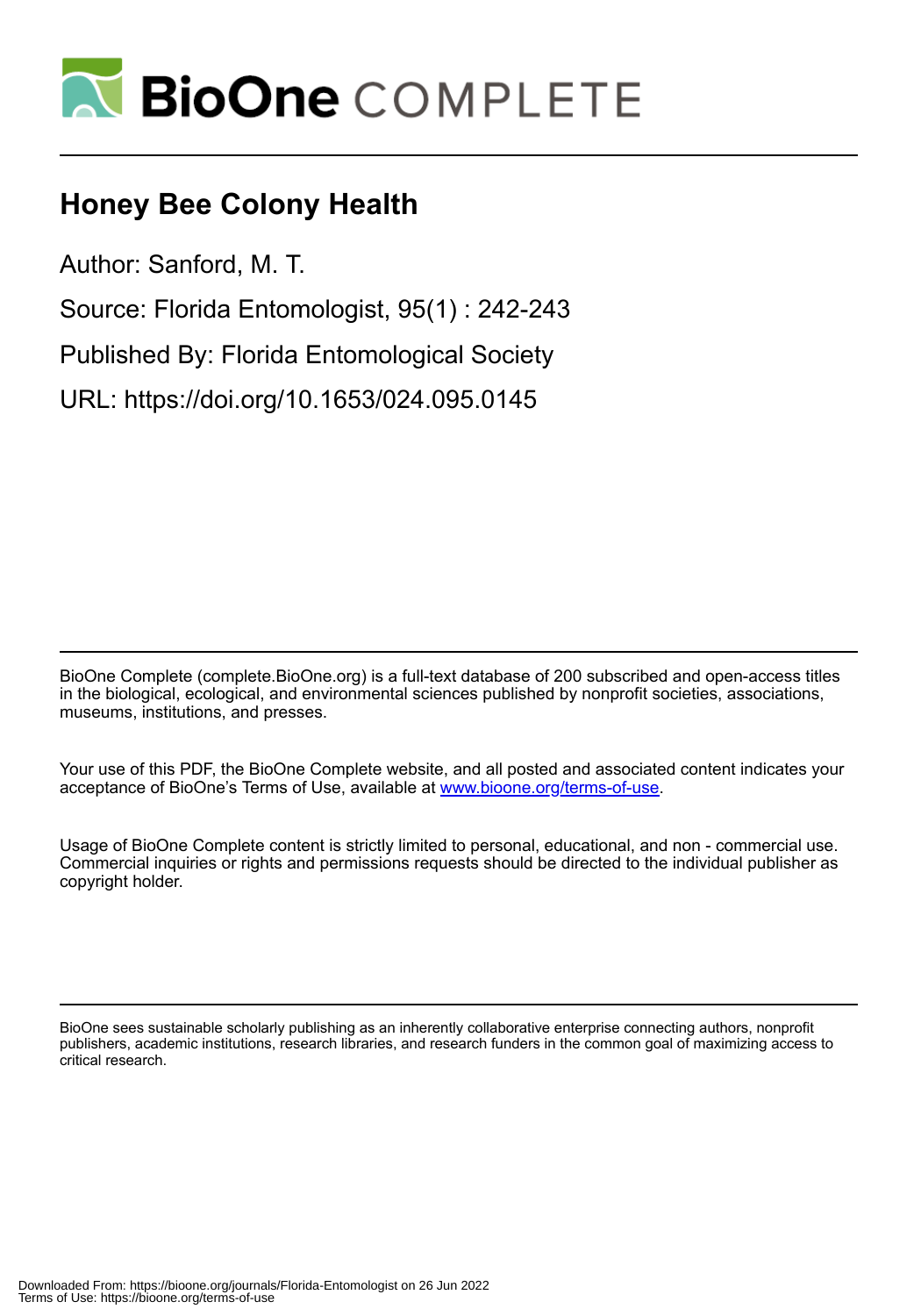SAMMATARO, D. AND YODER, J. A. (EDS.). 2012. Honey Bee Colony Health. Challenges and Sustainable Solutions. CRC Press, Boca Raton, FL. xviii + 302 pp. Hardback, 978-1-4398-7940, \$99.95.

Recent scientific developments have steered biologists and practitioners in different directions. This is the case with respect to a brand new paradigm for beekeepers and researchers alike: honey bee health. On reflection, much of the historic work on *Apis mellifera* has focused on beekeeping as a craft and art, rather than the biological underpinnings of the honey bee as a social or superorganism.

The scope of the present work, Honey Bee Colony Health, is mirrored in the experience and training of its two editors. Diana Sammataro, coauthor of the Beekeeper's Handbook, began keeping bees in 1972 in Litchfield, Connecticut, setting up a package colony in her maternal grandfather's old bee hive equipment. From there, she embarked on a career, which included work in the Peace Corps teaching beekeeping, bee supply sales manager for the A.I. Root Co., and graduation from The Ohio State University, finally culminating in her present position as research entomologist at the USDA, ARS, Carl Hayden Honey Bee Research Center. Jay Yoder, by contrast, teaches courses in microbiology/immunology and general biology as professor of Biology at Wittenberg University. His research focuses on disease transmission by insects, ticks and mites of medical-veterinary importance, and biological control emphasizing pheromone-assisted techniques, entomopathogenic fungi, and water balance.

Together the editors reveal in their preface, "The purpose of this book is to provide collective knowledge from the many scientists who work with bees, to share their research, and to inspire future generations of researchers, beekeepers, and students to continue to study bees and keep them healthy and pollinating." The list of contributors is indeed impressive and importantly the content will force those in more specialized fields to think more creatively and comprehensively about honey bees specifically, but also other pollinators, and their wider value in terms of the human food supply.

This reviewer takes issue with the general use of "bees" in the preface rather than the more specific term "honey bees," which is the focus of this volume. Fortunately, that is rectified in the Introduction that provides an excellent historical background on how challenges to honey bee health have shifted over the years, especially in the face of introduction of various exotic organisms in the last few decades, including the Varroa bee mite, *Varroa destructor;* a variant of a common fungus *Nosema ceranae;* and most recently, arrival from Africa of the small hive beetle, *Aethina tumida*.

Honey Bee Colony Health consists of 21 chapters ranging from the role of microbes in honey bees to molecular forensics. All the current suspects in honey bee colony losses now being consistently reported in the lay press as colony collapse disorder or CCD are also reviewed.

The most insidious is the Varroa mite, which has morphed from strictly a parasite into a disease transmitter of enormous proportions and consequences. Chapters on mite tolerance in honey bees and mite resistance to several classes of chemicals reveal the complexity of the beekeeping community's attempt to control this menace inside honey bee colonies. This has also inserted into the discussion the very real problems not only associated with purposeful pesticide treatments, but also with increasing exposure to a wide range of other chemicals in the environment used by humans for numerous purposes in both agricultural and urban environments.

The Varroa mite has caused two specific situations that before were not considered a problem for the beekeeping and research communities. The first is the narrowing of the honey bee genetic base. Large-scale dieoffs of feral or wild honey bees not under human management created "genetic bottlenecks" that have been exacerbated by human attempts to select honey bee populations based on perceived benefits. Again this is an example of beekeepers thinking more about their own economic and other benefits, rather than honey bee colony health, which is based on maximum genetic diversity. The second is the increasing effects of numerous viruses, which have been given access to individual honey bees by mites literally using their mouthparts to "drill" through the protective skin (cuticle) to feed on their insect host's nutritious blood (haemolymph).

Chapters describe the special role of microbes and seasonal microflora (especially winter and spring) in honey bee health that has often been ignored by both beekeepers and the research community. These include a specific fungus causing a traditional disease known as chalkbrood, a discussion showing a much more nuanced and important role for this and other microorganisms in the honey bee colony. A novel test called Critical Transition Temperature (CTT) is described to gauge the onset (and offset) of chalkbrood and perhaps other fungal diseases.

Finally, wider discussions occur, which include interactions of the many risk factors causing honey bee losses noted above, the specifics of calculating and reporting colony losses and the impact on crop pollination, including conservation of what are called "plant-pollinator mutualisms." There are very few data concerning the latter topic, which includes shifting plant phenologies due to accelerated climate change and how populations of pollinating organisms must adapt if affected plants are to survive and thrive. One note